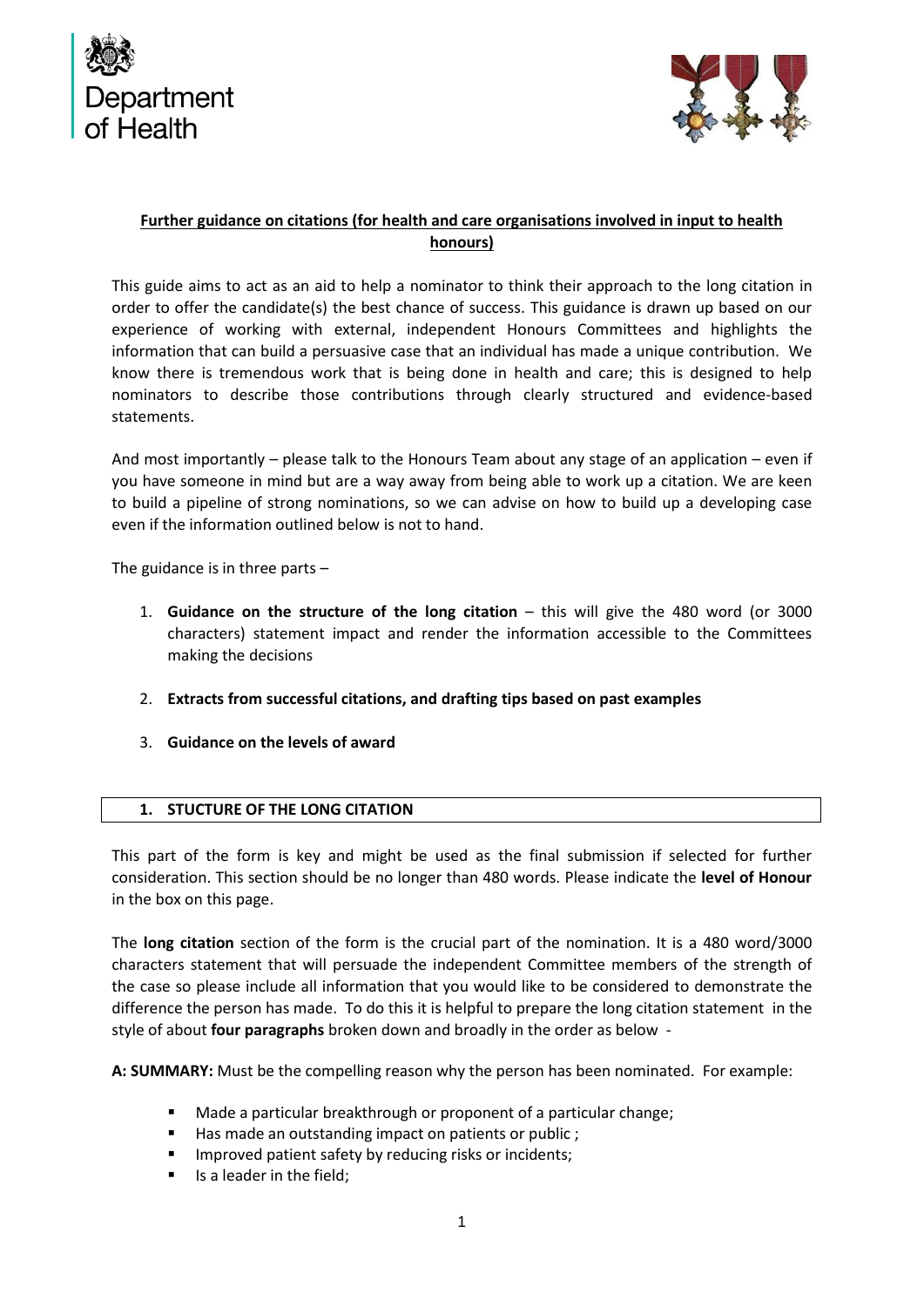



- Has taken on a role, which is not traditionally done and is regarded as a role model;
- Holds sustained career of outstanding achievements;
- Shown innovation or creativity in delivery of longstanding results;
- And indicate whether the nominee's work is international, national or regional

**B: EVIDENCE:** Detailed examples of achievement/s to include any facts, figures, publication and evidence of outstanding impact. Include any support for the claim/s. Show how the person:

- Earned the respect of their peers and became a role model in their field.
- Produced, perhaps against the odds, sustained achievement which has required moral courage, vision, the ability to make tough choices or determined application and hard work.
- What they have done and how they made things better for patients/public. How many people have benefitted from their work?
- If research money has been raised how has it been spent?

**C: CONTRIBUTION:** What has been done above the day job that makes them stand out. Include information about the personal impact

- where there has been a significant difference and/or improvement
- the difference the nominee's contribution has made by explaining how things were before they began and how they are now
- when they carried out the activity and why it should be recognised now

It is helpful to use the final last line to summarise and personal overall impact are useful – "her deep commitment and dedication have been instrumental in driving change"

**D: ADDITIONAL:** Include information about a wider contribution including another area/field, voluntary or outside work.

## **2. EXTRACTS FROM PERSUASIVE CITATIONS AND DRAFTING TIPS TO PROVIDE EVIDENCE BASED STATEMENTS**

The following extracts are taken from long citations for voluntary service awards – so seek to show how the impact can be shown.

"She has devoted most of her spare time to running a social club for elderly people with learning difficulties. She says such people are sadly neglected in society and, although she is in full-time employment in a Tesco store, she runs this club with two helpers, a small budget and a lot of hard graft. Over the past five years, more than 200 people have benefited from the facilities, as well as their carers who have been given valuable respite from their responsibilities."

"He lived on an estate with high numbers of single mothers and disaffected young people but, instead of moaning about the youth of today, he started to listen to them and, as a result, started a club with sporting activities and facilities for mothers and their children. This is now used by 500 local teenagers. He had to work hard to gain the support of police and other agencies but was determined to succeed. Now, a once crime-ridden, hugely unpopular estate, is thriving with a real sense of purpose and achievement and crime rates have plummeted."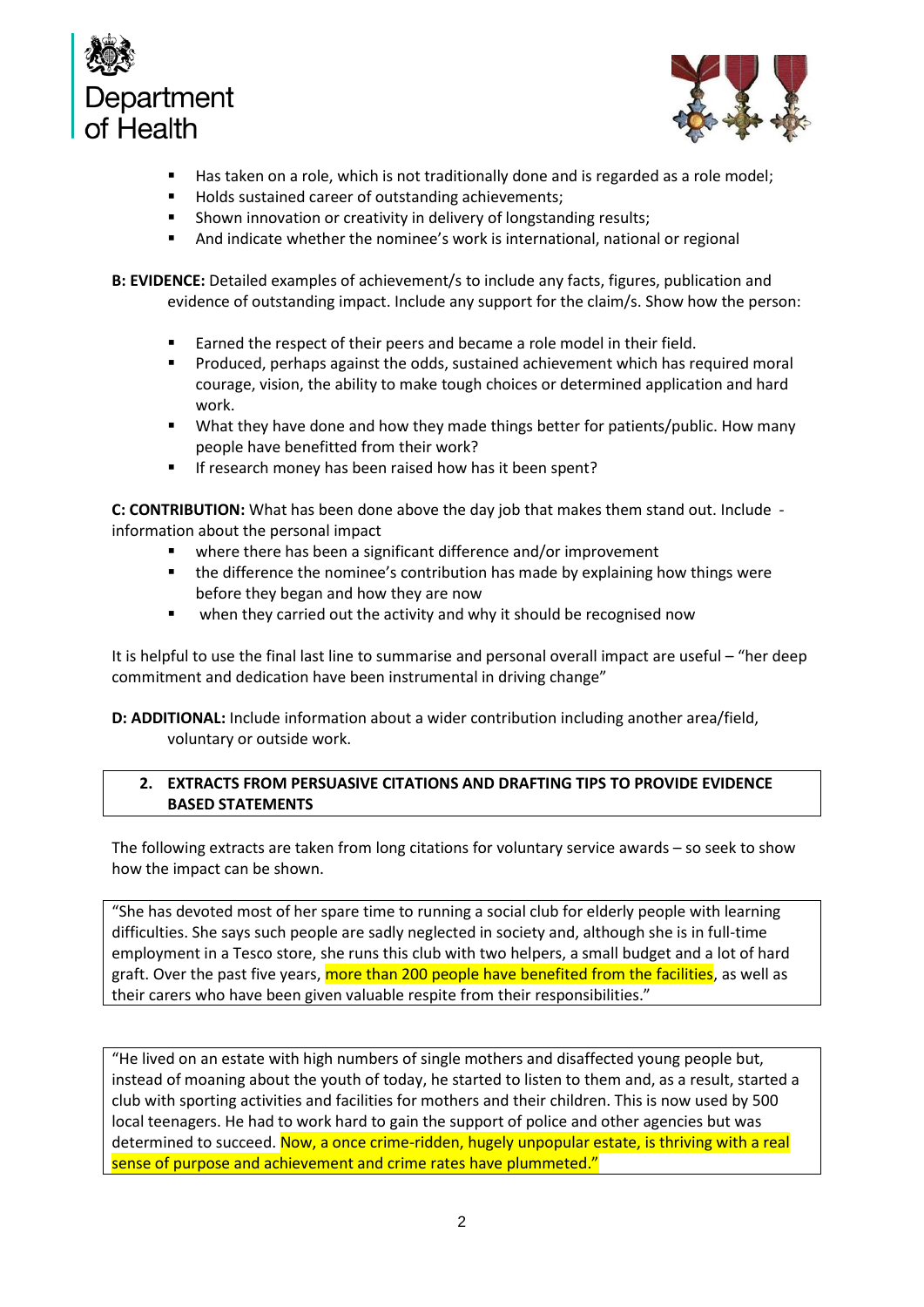



"She has transformed the agency from an organisation troubled by high profile technical operational challenges into a highly effective body with **96% of customers satisfied** with the services her staff provide. The IT system is user friendly and a model of good practice."

"He found that the charity was wasting over a  $£1m$  a year on time-consuming inefficient administration and had no effective PR. He altered procedures, reduced staff and adopted a 'can do' approach by putting the people the organisation was supposed to be helping at the top of his priority list, rather than at the bottom."

"When she took over the company it was running at an annual loss of  $E4.2m$  and it took her five years to produce a healthy profit of  $E2.5m$ . She has maintained a steady increase in profits since 2001 with a £.7.2m profit in year ended March 2006. Employees have increased from 356 to 870 in her time, in an area of high unemployment following the closure of the local car plant"

"For over 40 years he has been a prolific fundraiser in the community. Since 1970 he has stood outside the local supermarket every Saturday in all weathers rattling his tin for good causes. He has during this time raised around £40,000 for the local hospice and the Old Rectory Club for disabled people. On retirement in 1990 he began to organise bingo nights three times a week at three different village halls and also arranges a monthly dance. These activities have brought the community together and have helped to raise over £15,000 for several local charities."

"She is unusual because she is a black woman farmer in a rural county but she is keen to rid the world of stereotypes and uses her status to promote diversity and encourage women from non-British ethnic backgrounds to try different careers, particularly in male dominated industries like agriculture."

"Although in full-time employment in local government, he gives up two evenings a week and all day Sunday to helping in the hospice. He has managed their very complex finances and is prepared to help behind the scenes or on the frontline, wherever he is most needed. He has contributed his services consistently for the last 32 years."

"She has been the under-16s football team coach for 15 years. During the season she gives up every Tuesday evening for training and every Sunday for matches against other local teams. It is a testament to her success as a coach that there are now enough junior members for two boys' and a girls' team. She has undertaken all manner of tasks to support the club, from mowing the pitch to acting as club secretary. She organised several fundraising tournaments to raise £4,000 towards renovation of the football pitch and clubhouse, a facility now used by the whole community for village events."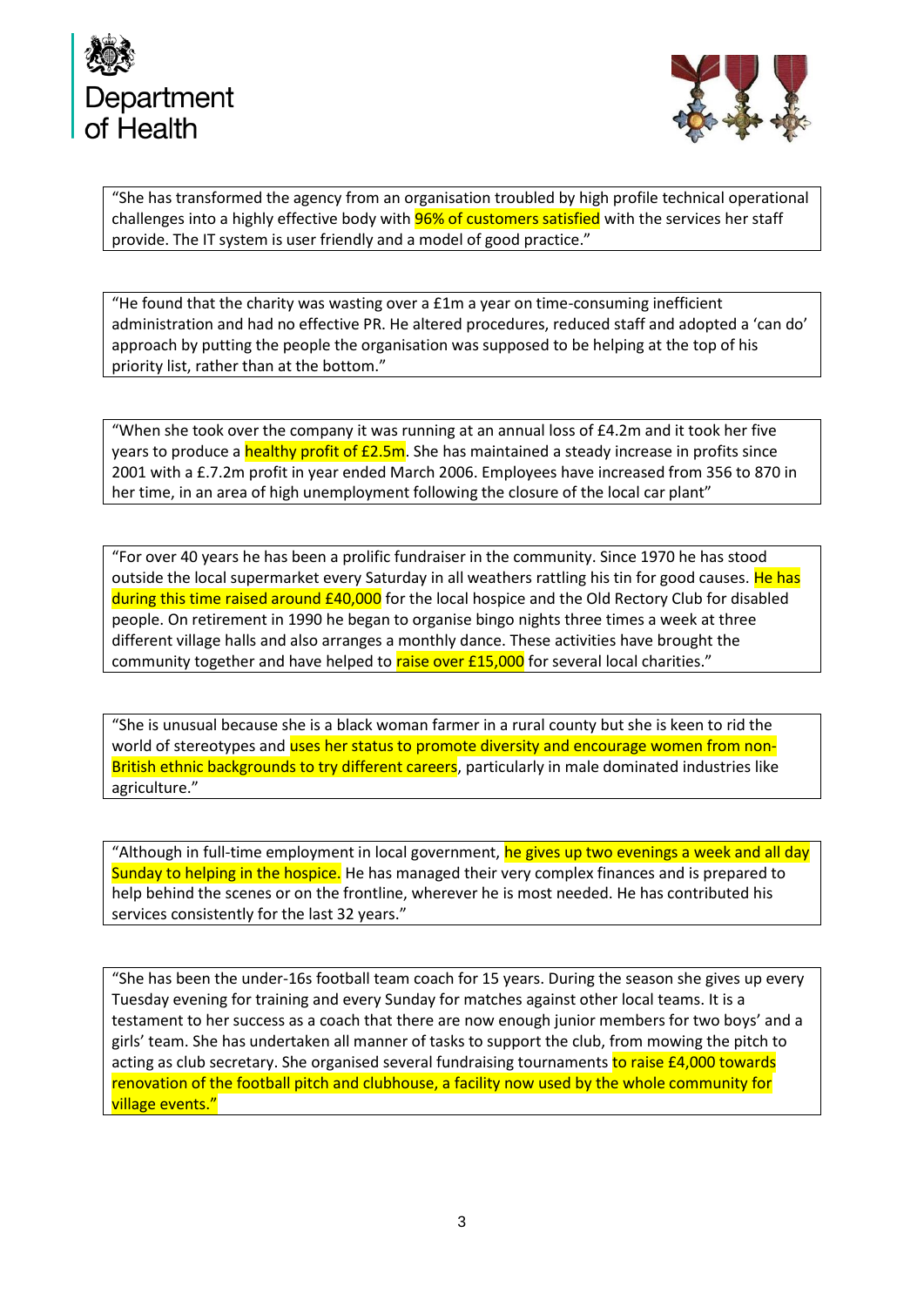



## **Guidance tips from citations proof reading**

# **DO's!**

- $\checkmark$  If the nominee already has an honour then the additional contribution meriting a further award should be clear
- ✓ You can save space by using the nominee's name once then substituting by "he" or "she"
- $\checkmark$  For OBE upwards, please distinguish national impact, international and regional. "At a national level, X has made a contribution to..."
- ✓ Clear statements with evidence any evidence! Numbers of savings, patients, members of the community. How did the changes take place? How many people were trained?
- $\checkmark$  Where a person has had different roles please make it clear what was achieved in each
- ✓ Clarity of language with no over-statement
- $\checkmark$  View of others Build in external support = "the programme was acknowledged by the NAO to be successful"
- ✓ We are mindful that the decision makers are from a broad range of fields. If a contribution has been in a relatively specialised field or policy area, please ensure that the benefit is clear - "She has been instrumental to delivering improvements in the commissioning system which has been fundamental to delivering better services to patients and ensuring medical and healthcare professionals have a closer influence on which services to provide for their locality."
- $\checkmark$  Please ask yourself if a layman would understand the impact of the person's work as described in the long citation. Acronyms (unless they are obvious ("NHS" "CCG") and technical terms are best avoided without explanation.
- $\checkmark$  Don't be afraid to trim! The most compelling stories aren't the longest!

Example words and phrases from successful citations

"impact" "commitment" "vision" "novel work" "leadership" "turned around" "campaigned" "leading proponent of" "pioneered"

"key figure at a local level" "contribution" "helped shape" "devoted" "active and enthusiastic"

## **WHAT HAS MADE IT DIFFICULT TO DISTINGUISH THE IMPACT OF A NOMINEE**

- Long sentences
- Superfluous information on hobbies not relevant to the nomination or public service, for example, playing tennis. If there is a community aspect of the hobby then please make this clear, for example, running a tennis group for the benefit of the community
- Dates and locations of award ceremonies aren't needed –it's the award, what it recognised and the year that is relevant